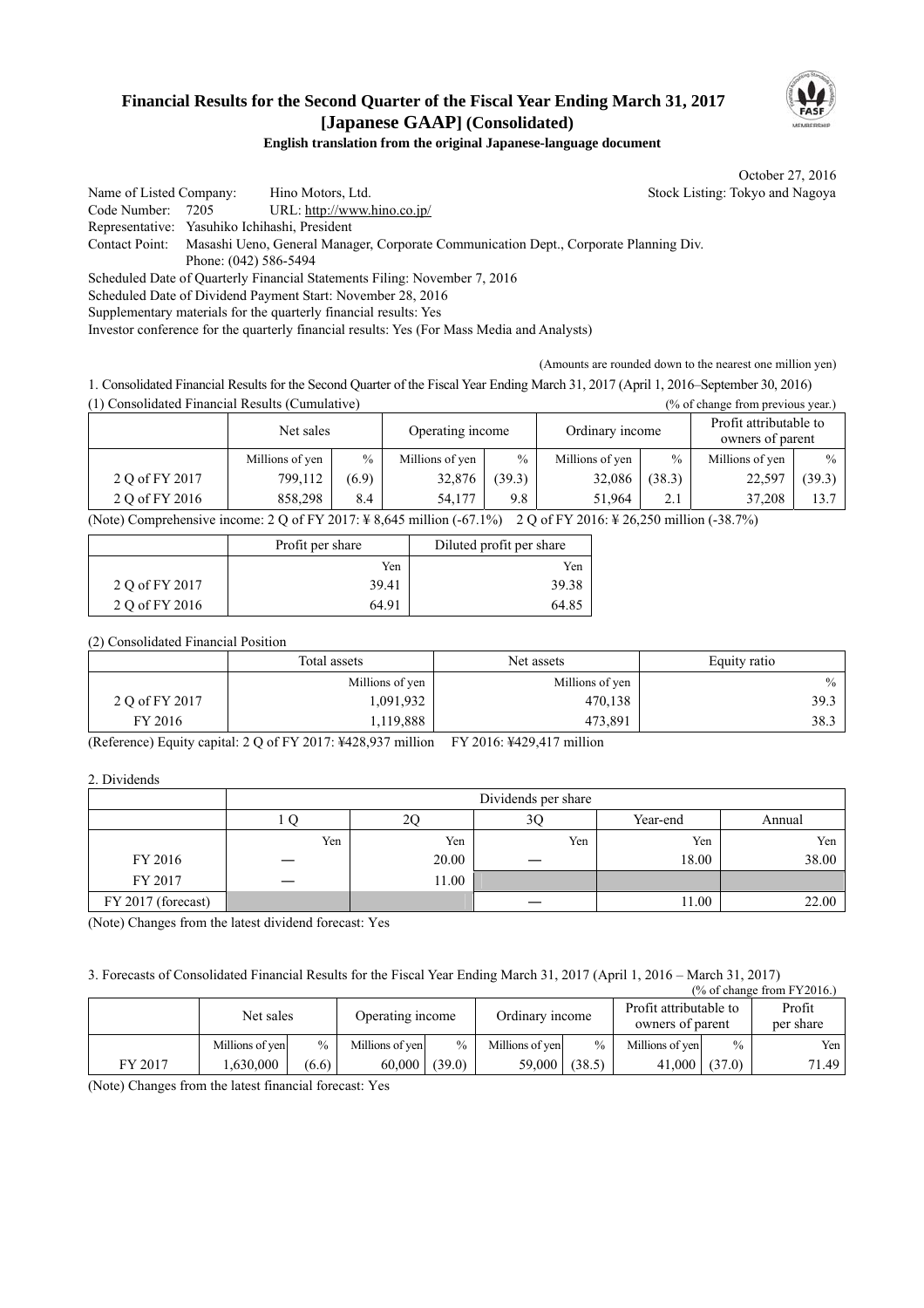\*Notes

- (1) Changes in significant subsidiaries (changes of specified subsidiaries resulting in changes in scope of consolidation) during the current term: None
- (2) Application of the accounting procedures for producing quarterly consolidated financial statements: None

(3) Changes in accounting policies, accounting estimates and restatements:

| 1) Changes in accounting policies due to revisions of accounting standards: | <b>Yes</b> |
|-----------------------------------------------------------------------------|------------|
| 2) Changes in accounting policies due to reasons other than above 1):       | None       |
| 3) Changes in accounting estimates:                                         | None       |
| 4) Restatements:                                                            | None       |

(4) Number of outstanding shares (common stock)

| 1) Number of outstanding shares (including | $\tilde{z}$ |
|--------------------------------------------|-------------|
| treasury stock) at end of term             |             |

2) Number of treasury stock at end of term

| юск)           |                    |                |                    |
|----------------|--------------------|----------------|--------------------|
| 2 Q of FY 2017 | 574,580,850 shares | FY 2016        | 574,580,850 shares |
|                |                    |                |                    |
| 2 Q of FY 2017 | 1,092,009 shares   | FY 2016        | 1,176,534 shares   |
|                |                    |                |                    |
| 2 Q of FY 2017 | 573,454,134 shares | 2 Q of FY 2016 | 573,212,495 shares |
|                |                    |                |                    |

- 3) Average number of shares (quarterly consolidated cumulative period)
- \* Information regarding implementation of quarterly review procedures
	- The review procedures of the Financial Instruments and Exchange Act do not apply to this financial notice, and at the time of release it is being reviewed using procedures for quarterly consolidated financial statements.

\*Statement regarding the proper use of financial forecasts and other remarks

 Descriptions regarding the future, including the financial projections contained in this report, are based on certain assumptions currently available to the Company, which are, at the discretion of the Company, deemed reasonable, and the Company gives no guarantees that it will achieve these results. In addition, actual financial results may significantly vary due to various factors.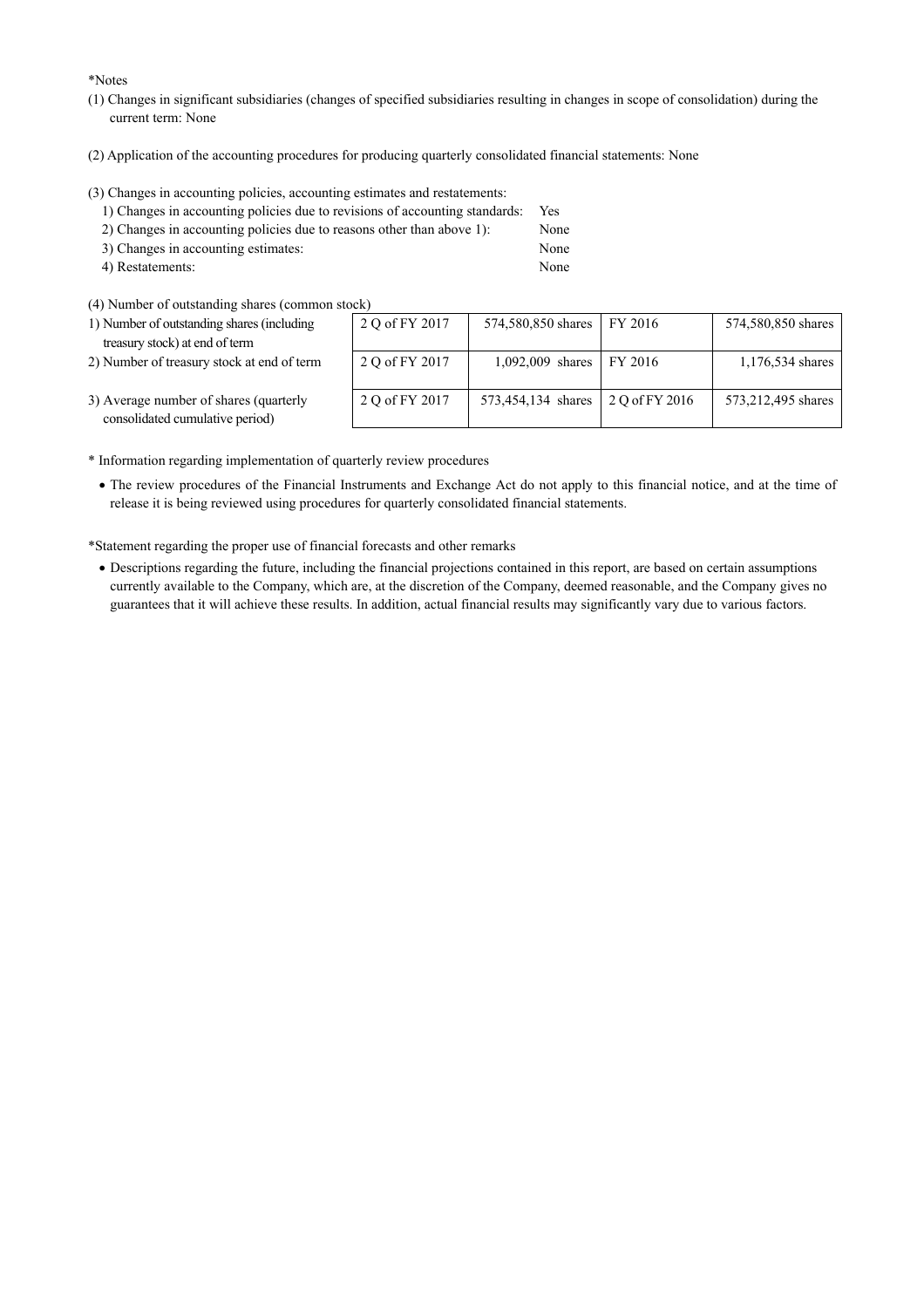Appendix

### Table of contents of the appendix

| (2) Quarterly Consolidated Statements of Income and Quarterly Consolidated Statements of Comprehensive |  |
|--------------------------------------------------------------------------------------------------------|--|
| Income                                                                                                 |  |
| Quarterly Consolidated Statements of Income                                                            |  |
|                                                                                                        |  |
| Quarterly Consolidated Statements of Comprehensive Income                                              |  |
|                                                                                                        |  |
|                                                                                                        |  |
|                                                                                                        |  |
|                                                                                                        |  |
|                                                                                                        |  |
|                                                                                                        |  |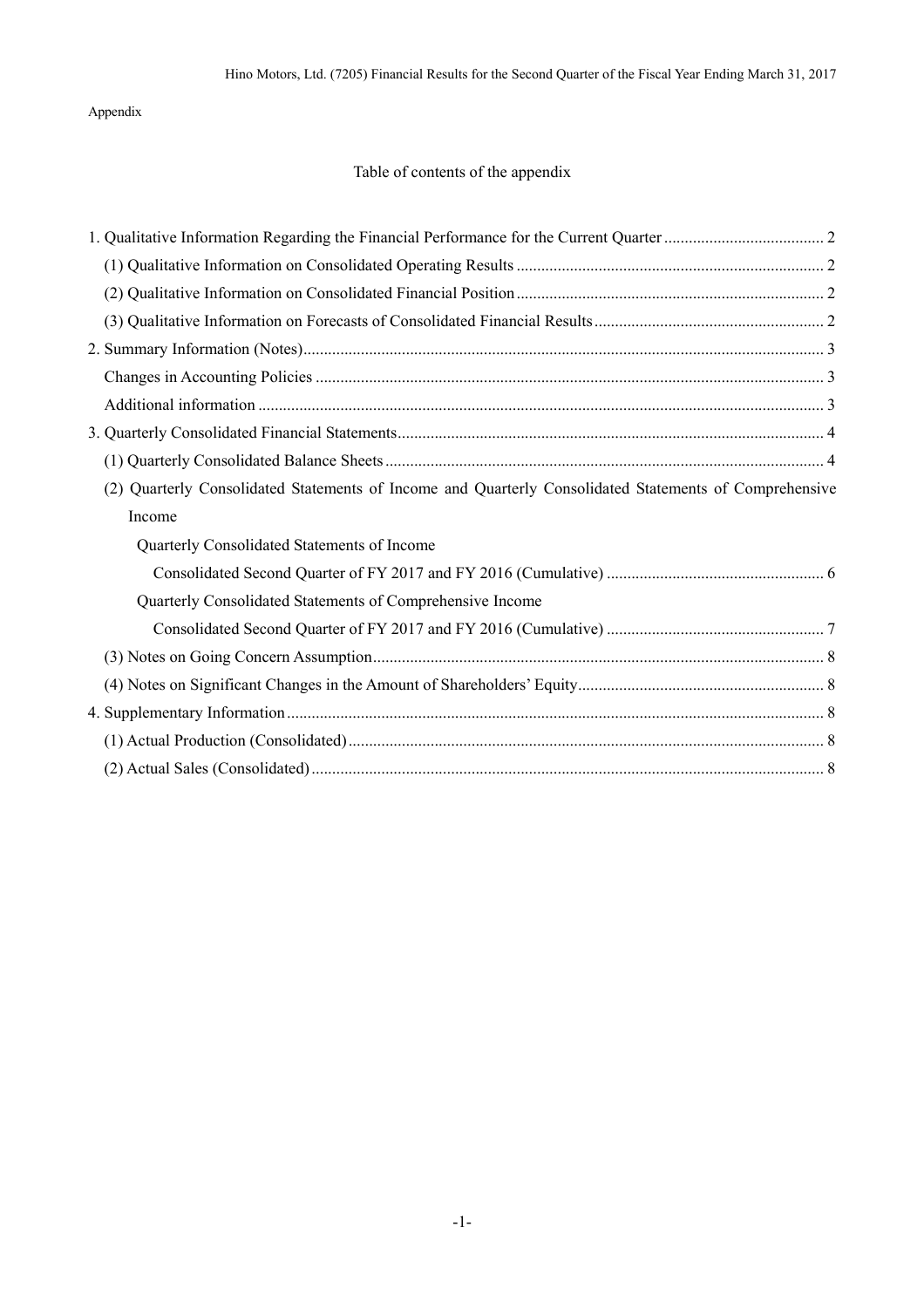#### <span id="page-3-1"></span><span id="page-3-0"></span>**1 Qualitative Information Regarding the Financial Performance for the Current Quarter (1) Qualitative Information on Consolidated Operating Results**

<span id="page-3-2"></span>As for the Japanese domestic truck market during the current second quarter (six months), mainly, the demand for cargo trucks continued to perform well from the previous year. As a result, the total demand for heavy- and medium-duty trucks increased to 45.8 thousand units by 3.5 thousand units (8.2%) compared to the same quarter in the previous year. Total demand for light-duty truck increased to 48.7 thousand units by 2.0 thousand units (4.4%) compared to the same quarter in the previous year.

As for Japanese domestic sales, as a result of sales activities implemented in a concerted effort in our consolidated group, the total sales volume of trucks and buses increased to 30.9 thousand units by 1.8 thousand units (6.4%) compared to the same quarter in the previous year.

As for overseas sales, resulting from economic sluggishness in countries that are dependent on natural resources, etc., sales volume decreased to 50.5 thousand units by 2.8 thousand units (-5.2%) compared to the same quarter in the previous year.

As a result of the above, total unit sales of Hino Brand trucks and buses decreased to 81.3 thousand units by 0.9 thousand units (-1.1%) compared to the same quarter in the previous year.

As for the volume of sales to Toyota Motor Corporation, mainly because the sales of SUV decreased, total sales volume decreased to 71.1 thousand units by 6.2 thousand units (-8.0%) compared to the same quarter in the previous year.

As a result of the above, net sales in the current second quarter were ¥799,112 million, which is a decrease of ¥59,185 million (-6.9%) as compared to the same quarter in the previous year. As for profit and loss, due to a decline in the overseas unit sales and impact of the strong yen, etc., operating income was ¥32,876 million which is a decrease of ¥21,301 million (-39.3%) compared to the same quarter in the previous year, ordinary income was ¥32,086 million which is a decrease of ¥19,878 million (-38.3%) compared to the same quarter in the previous year, and profit attributable to owners of parent was ¥22,597 million which is a decrease of ¥14,611 million (-39.3%) compared to the same quarter in the previous year.

#### **(2) Qualitative Information on Consolidated Financial Position**

<span id="page-3-3"></span>Total assets at the end of the second quarter decreased by ¥27,955 million to ¥1,091,932 million compared to the end of the previous fiscal year. This is mainly because notes and accounts receivable - trade decreased by ¥21,419 million.

Liabilities decreased by ¥24,202 million to ¥621,793 million compared to the end of the previous fiscal year. This is mainly because accounts payable - other decreased by ¥19,429 million and notes and accounts payable trade decreased by ¥8,343 million, although interest-bearing debt increased by ¥12,104 million.

Net assets decreased by ¥3,752 million to ¥470,138 million compared to the end of the previous fiscal year. This is mainly because dividends from retained earnings of ¥10,323 million were paid, foreign currency translation adjustment decreased by ¥9,952 million, and valuation difference on available-for-sale securities decreased by ¥3,490 million, although profit attributable to owners of parent of ¥22,597 million was recorded.

#### **(3) Qualitative Information on Forecasts of Consolidated Financial Results**

As for the truck and bus market in Japan, it is expected that the performance of cargo trucks in particular will remain healthy. As for the overseas truck and bus markets, the environment is forecasted to remain stringent, as the recovery of demand will take time in emerging countries, especially countries that are dependent on natural resources, and the market expansion in the U.S. is slacking off. In addition, income is projected to be negatively affected by the yen appreciation for the time being.

Then, the full-year earnings forecast has been revised as follows, while considering the changes in the business environment, including the sales in domestic and overseas markets, the trend of exchange rates, etc.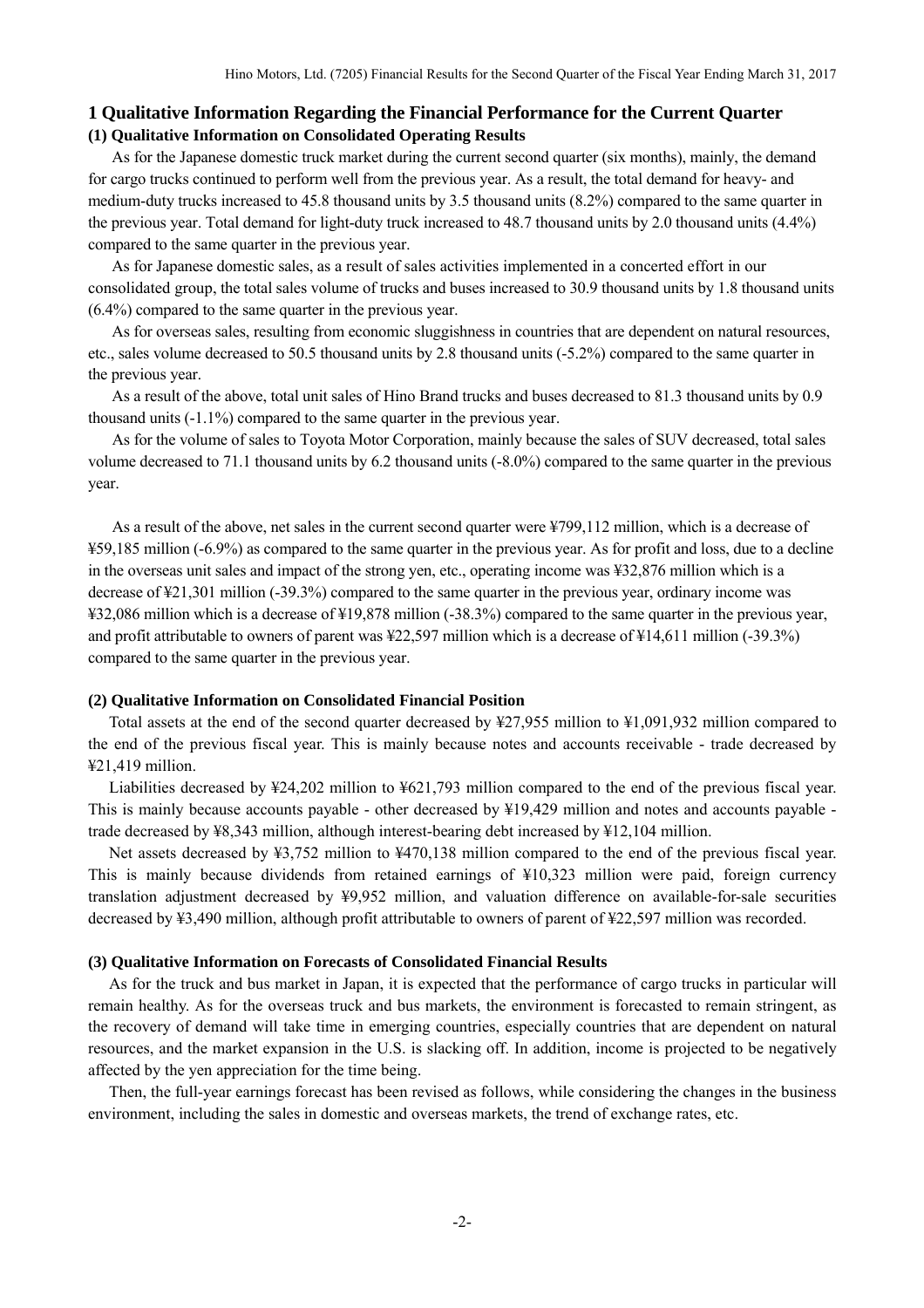| (Consolidated Earnings Forecast for the Full Fiscal Year) |  |
|-----------------------------------------------------------|--|
|                                                           |  |
|                                                           |  |
|                                                           |  |
|                                                           |  |
|                                                           |  |

\* The above forecasts are created based on the information available to the company and on certain assumptions deemed reasonable, and are not guaranteed to be achieved.

#### <span id="page-4-0"></span>**2. Summary Information (Notes)**

#### **[Changes in Accounting Policies, Accounting Estimates and Restatements] (Changes in Accounting Policies)**

#### **(Application of Practical Solution on a Change in Depreciation Method due to Tax Reform 2016)**

In line with a revision of tax regulations, we applied the "Practical Solution on a Change in Depreciation Method due to Tax Reform 2016" (Practical Solution Report No.32 of June 17, 2016) in the first quarter and changed the depreciation method for facilities attached to buildings and structures that were acquired after April 1, 2016 from the declining balance method to the straight-line method.

As a result, the operating income, ordinary income, and profit before income taxes for the second quarter (cumulative) of this consolidated fiscal year increased by 130 million yen.

#### <span id="page-4-1"></span>**[Additional information]**

#### **(Application of the Implementation Guidance on Recoverability of Deferred Tax Assets)**

We applied the "Implementation Guidance on Recoverability of Deferred Tax Assets" (ASBJ Guidance No.26 of March 28, 2016) from the first quarter.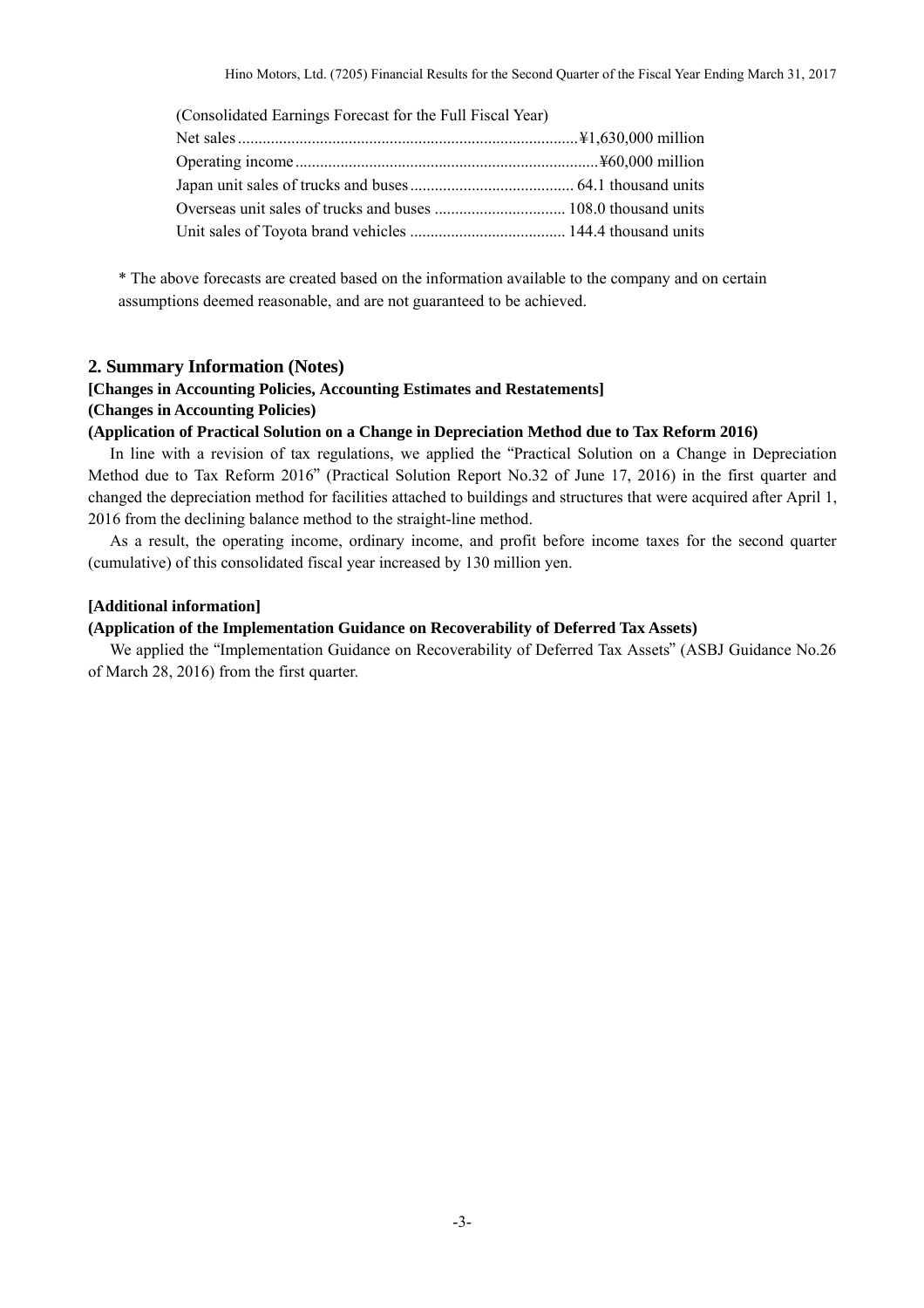# <span id="page-5-0"></span>**3. Quarterly Consolidated Financial Statements**

# **(1) Quarterly Consolidated Balance Sheets**

<span id="page-5-1"></span>

| Consonaanca Dalance                        |                        | (Millions of yen)          |
|--------------------------------------------|------------------------|----------------------------|
|                                            | FY 2016                | Second Quarter of FY 2017  |
|                                            | (As of March 31, 2016) | (As of September 30, 2016) |
| Assets                                     |                        |                            |
| Current assets                             |                        |                            |
| Cash and deposits                          | 34,672                 | 27,823                     |
| Notes and accounts receivable - trade      | 283,198                | 261,778                    |
| Merchandise and finished goods             | 123,893                | 134,880                    |
| Work in process                            | 32,095                 | 32,063                     |
| Raw materials and supplies                 | 35,940                 | 32,283                     |
| Other                                      | 70,987                 | 62,763                     |
| Allowance for doubtful accounts            | (3,893)                | (3,502)                    |
| Total current assets                       | 576,895                | 548,091                    |
| Non-current assets                         |                        |                            |
| Property, plant and equipment              |                        |                            |
| Buildings and structures, net              | 105,556                | 123,575                    |
| Machinery, equipment and vehicles, net     | 101,405                | 95,996                     |
| Land                                       | 107,748                | 113,545                    |
| Other                                      | 83,687                 | 72,275                     |
| Total property, plant and equipment        | 398,397                | 405,392                    |
| Intangible assets                          | 21,903                 | 20,407                     |
| Investments and other assets               |                        |                            |
| Investment securities                      | 104,162                | 101,133                    |
| Other                                      | 21,417                 | 19,726                     |
| Allowance for doubtful accounts            | (2,888)                | (2,818)                    |
| Total investments and other assets         | 122,691                | 118,041                    |
| Total non-current assets                   | 542,993                | 543,841                    |
| <b>Total assets</b>                        | 1,119,888              | 1,091,932                  |
| Liabilities                                |                        |                            |
| <b>Current liabilities</b>                 |                        |                            |
| Notes and accounts payable - trade         | 253,567                | 245,223                    |
| Short-term loans payable                   | 109,733                | 88,846                     |
| Commercial papers                          |                        | 38,000                     |
| Current portion of long-term loans payable | 2,798                  | 3,987                      |
| Income taxes payable                       | 4,938                  | 6,864                      |
| Provision for product warranties           | 28,252                 | 30,057                     |
| Other provision                            | 6,480                  | 5,815                      |
| Other                                      | 111,590                | 83,841                     |
| Total current liabilities                  | 517,361                | 502,636                    |
| Non-current liabilities                    |                        |                            |
| Long-term loans payable                    | 26,791                 | 20,594                     |
| Net defined benefit liability              | 61,113                 | 60,683                     |
| Other provision                            | 1,864                  | 1,689                      |
| Other                                      | 38,866                 | 36,189                     |
| Total non-current liabilities              | 128,635                | 119,157                    |
| <b>Total liabilities</b>                   | 645,996                | 621,793                    |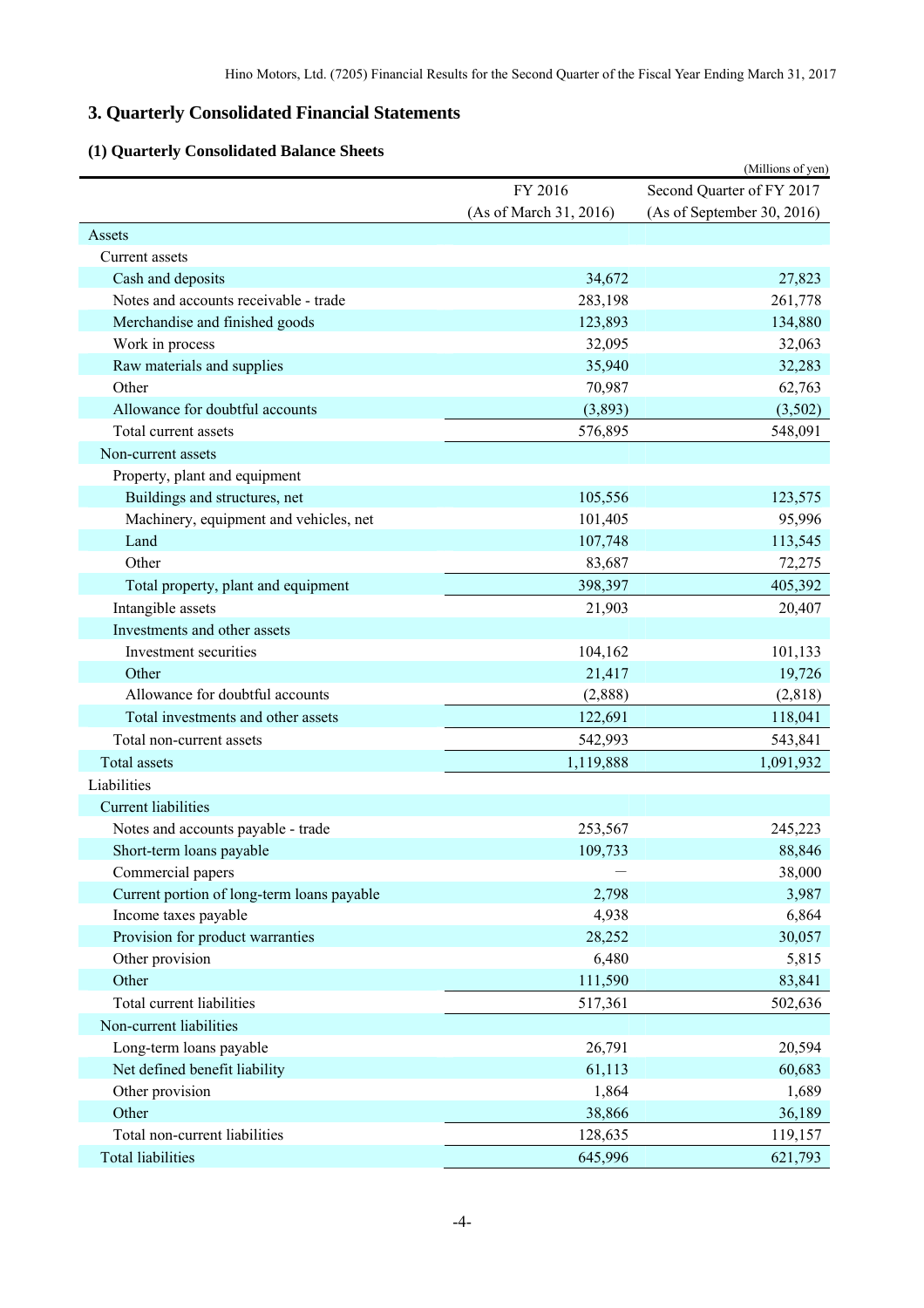| Hino Motors, Ltd. (7205) Financial Results for the Second Quarter of the Fiscal Year Ending March 31, 2017 |  |
|------------------------------------------------------------------------------------------------------------|--|
|------------------------------------------------------------------------------------------------------------|--|

|                                                       |                        | (Millions of yen)          |  |
|-------------------------------------------------------|------------------------|----------------------------|--|
|                                                       | FY 2016                | Second Quarter of FY 2017  |  |
|                                                       | (As of March 31, 2016) | (As of September 30, 2016) |  |
| Net assets                                            |                        |                            |  |
| Shareholders' equity                                  |                        |                            |  |
| Capital stock                                         | 72,717                 | 72,717                     |  |
| Capital surplus                                       | 66,058                 | 66,076                     |  |
| Retained earnings                                     | 270,006                | 282,279                    |  |
| Treasury shares                                       | (434)                  | (401)                      |  |
| Total shareholders' equity                            | 408,348                | 420,671                    |  |
| Accumulated other comprehensive income                |                        |                            |  |
| Valuation difference on available-for-sale securities | 39,792                 | 36,301                     |  |
| Deferred gains or losses on hedges                    | 15                     | 22                         |  |
| Revaluation reserve for land                          | 2,318                  | 2,318                      |  |
| Foreign currency translation adjustment               | (6,245)                | (16, 198)                  |  |
| Remeasurements of defined benefit plans               | (14, 811)              | (14, 179)                  |  |
| Total accumulated other comprehensive income          | 21,069                 | 8,265                      |  |
| Subscription rights to shares                         | 99                     | 83                         |  |
| Non-controlling interests                             | 44,374                 | 41,117                     |  |
| Total net assets                                      | 473,891                | 470,138                    |  |
| Total liabilities and net assets                      | 1,119,888              | 1,091,932                  |  |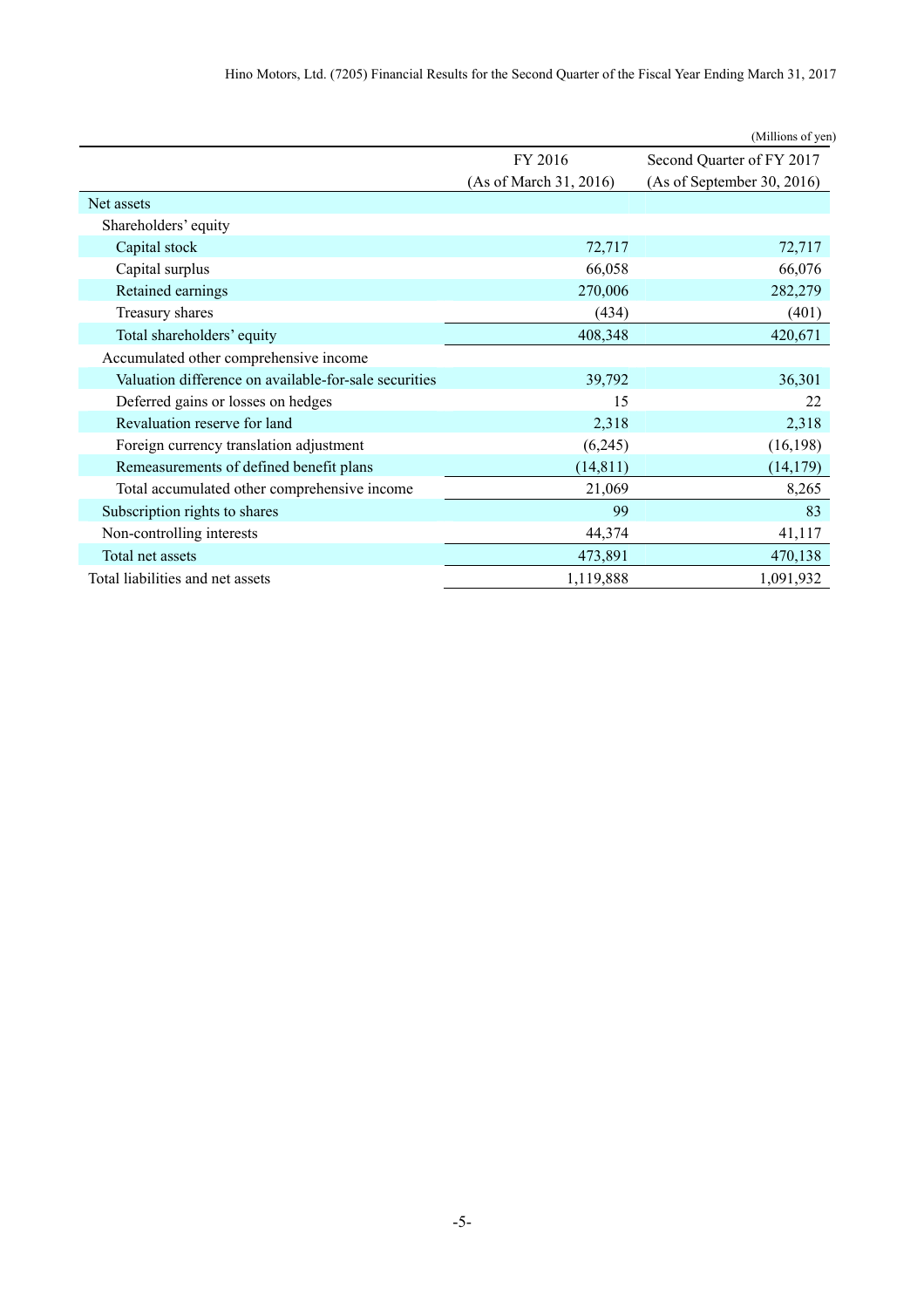## <span id="page-7-0"></span>**(2) Quarterly Consolidated Statements of Income and Quarterly Consolidated Statements of Comprehensive Income**

<span id="page-7-1"></span>[Quarterly Consolidated Statements of Income]

[Consolidated Second Quarter of FY 2017 and FY 2016 (Cumulative)]

<span id="page-7-2"></span>

|                                                               |                           | (Millions of yen)         |  |
|---------------------------------------------------------------|---------------------------|---------------------------|--|
|                                                               | Second Quarter of FY 2016 | Second Quarter of FY 2017 |  |
|                                                               | (From April 1, 2015       | (From April 1, 2016)      |  |
|                                                               | to September 30, 2015)    | to September 30, 2016)    |  |
| Net sales                                                     | 858,298                   | 799,112                   |  |
| Cost of sales                                                 | 705,066                   | 671,142                   |  |
| Gross profit                                                  | 153,231                   | 127,969                   |  |
| Selling, general and administrative expenses                  |                           |                           |  |
| Salary and allowances                                         | 21,708                    | 22,297                    |  |
| Provision for bonuses                                         | 2,671                     | 2,815                     |  |
| Retirement benefit expenses                                   | 1,567                     | 1,623                     |  |
| Other                                                         | 73,106                    | 68,356                    |  |
| Total selling, general and administrative expenses            | 99,053                    | 95,093                    |  |
| Operating income                                              | 54,177                    | 32,876                    |  |
| Non-operating income                                          |                           |                           |  |
| Interest income                                               | 677                       | 509                       |  |
| Dividend income                                               | 2,528                     | 2,282                     |  |
| Share of profit of entities accounted for using equity method | 791                       | 750                       |  |
| Miscellaneous income                                          | 1,432                     | 1,382                     |  |
| Total non-operating income                                    | 5,430                     | 4,925                     |  |
| Non-operating expenses                                        |                           |                           |  |
| Interest expenses                                             | 3,544                     | 2,386                     |  |
| Foreign exchange losses                                       | 3,441                     | 2,235                     |  |
| Miscellaneous expenses                                        | 657                       | 1,093                     |  |
| Total non-operating expenses                                  | 7,643                     | 5,715                     |  |
| Ordinary income                                               | 51,964                    | 32,086                    |  |
| Extraordinary income                                          |                           |                           |  |
| Gain on sales of non-current assets                           | 59                        | 62                        |  |
| Gain on sales of investment securities                        | 31                        | 806                       |  |
| Gain on bargain purchase                                      | 383                       |                           |  |
| Gain on step acquisitions                                     | 581                       |                           |  |
| Other                                                         | 159                       | 45                        |  |
| Total extraordinary income                                    | 1,216                     | 914                       |  |
| <b>Extraordinary losses</b>                                   |                           |                           |  |
| Loss on sales and retirement of non-current assets            | 269                       | 144                       |  |
| Impairment loss                                               | 16                        | 10                        |  |
| Other                                                         | 222                       | 283                       |  |
| Total extraordinary losses                                    | 509                       | 439                       |  |
| Profit before income taxes                                    | 52,672                    | 32,562                    |  |
| Income taxes-current                                          | 13,475                    | 9,029                     |  |
| Income taxes-deferred                                         | 316                       | (1, 848)                  |  |
| Total income taxes                                            | 13,791                    | 7,181                     |  |
| Profit                                                        | 38,880                    | 25,380                    |  |
| Profit attributable to non-controlling interests              | 1,671                     | 2,783                     |  |
| Profit attributable to owners of parent                       | 37,208                    | 22,597                    |  |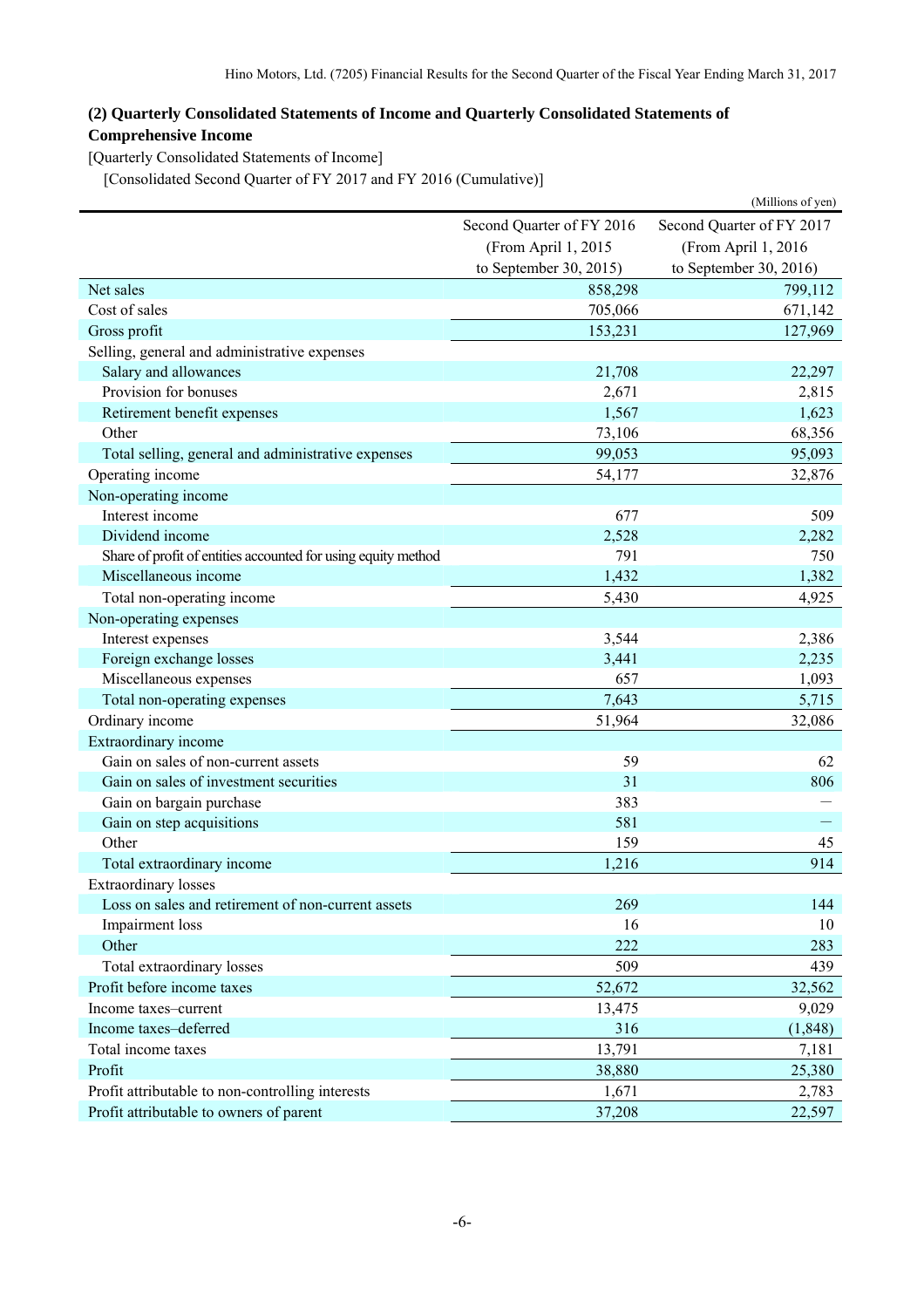<span id="page-8-0"></span>[Quarterly Consolidated Statements of Comprehensive Income]

[Consolidated Second Quarter of FY 2017 and FY 2016 (Cumulative)]

<span id="page-8-1"></span>

|                                                       |                           | (Millions of yen)         |  |
|-------------------------------------------------------|---------------------------|---------------------------|--|
|                                                       | Second Quarter of FY 2016 | Second Quarter of FY 2017 |  |
|                                                       | (From April 1, 2015)      | (From April 1, 2016)      |  |
|                                                       | to September 30, 2015)    | to September 30, 2016)    |  |
| Profit                                                | 38,880                    | 25,380                    |  |
| Other comprehensive income                            |                           |                           |  |
| Valuation difference on available-for-sale securities | (8,421)                   | (2,606)                   |  |
| Deferred gains or losses on hedges                    | 99                        | 6                         |  |
| Foreign currency translation adjustment               | (6,115)                   | (13, 565)                 |  |
| Remeasurements of defined benefit plans               | 201                       | 589                       |  |
| Share of other comprehensive income of entities       |                           |                           |  |
| accounted for using equity method                     | 1,606                     | (1,158)                   |  |
| Total other comprehensive income                      | (12,629)                  | (16, 734)                 |  |
| Comprehensive income                                  | 26,250                    | 8,645                     |  |
| (Comprehensive income attributable to)                |                           |                           |  |
| Comprehensive income attributable to owners of        |                           |                           |  |
| parent                                                | 26,044                    | 9,793                     |  |
| Comprehensive income attributable to                  |                           |                           |  |
| non-controlling interests                             | 205                       | (1,147)                   |  |
|                                                       |                           |                           |  |